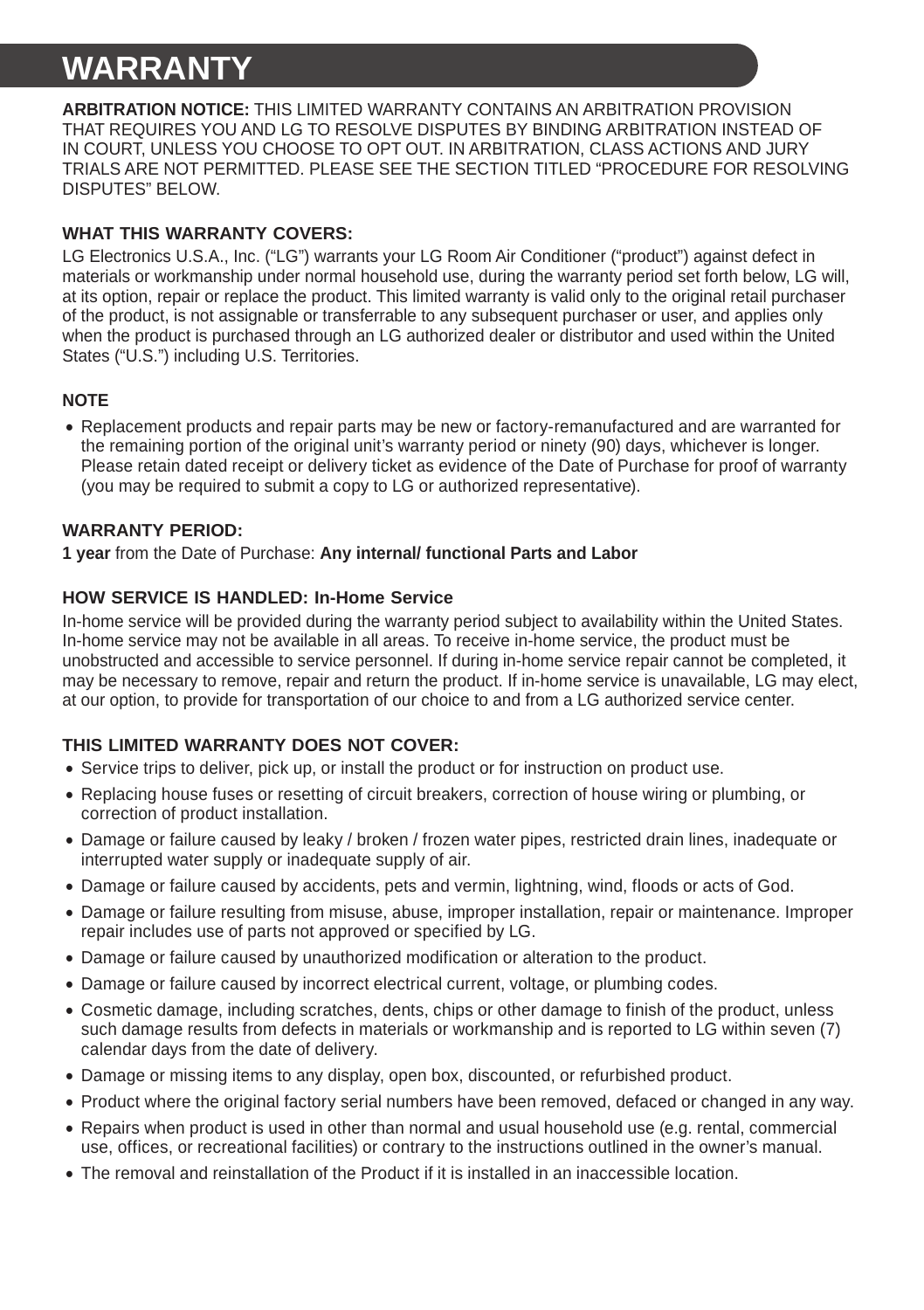**THIS WARRANTY IS IN LIEU OF ANY OTHER WARRANTY, EXPRESS OR IMPLIED, INCLUDING AND WITHOUT LIMITATION TO, ANY WARRANTY OF MERCHANTABILITY OR FITNESS FOR A PARTICULAR PURPOSE. TO THE EXTENT ANY IMPLIED WARRANTY IS REQUIRED BY LAW, THIS WARRANTY IS LIMITED IN DURATION TO THE TERM PERIOD EXPRESSED ABOVE. REPAIR OR REPLACEMENT AS PROVIDED UNDER THIS WARRANTY IS THE EXCLUSIVE REMEDY FOR THE CUSTOMER. NEITHER THE MANUFACTURER NOR ITS U.S. DISTRIBUTOR SHALL BE LIABLE FOR ANY INCIDENTAL, CONSEQUENTIAL, INDIRECT, SPECIAL, OR PUNITIVE DAMAGES OF ANY NATURE, INCLUDING AND WITHOUT LIMITATION TO, LOST REVENUES OR PROFITS, OR ANY OTHER DAMAGE, WHETHER BASED IN CONTRACT, TORT, OR OTHERWISE.**

Some states do not allow the exclusion or limitation of incidental or consequential damages or limitations on how long an implied warranty lasts, so the above exclusion or limitation may not apply to you. This warranty gives you specific legal rights and you may also have other rights that vary from state to state.

#### **HOW TO OBTAIN WARRANTY SERVICE & ADDITIONAL INFORMATION:**

Call 1-800-243-0000 or visit our website at www.lg.com.

Mail to: LG Customer Information Center (ATTN: CIC)

201 James Record Road, Huntsville, AL 35824

# **FOR YOUR RECORDS**

Write the model and serial numbers here:

Model No.

Serial No.

• This information is located on a label on the side of the unit.

Dealer's Name

Date Purchased

• Staple your receipt to this page in the event you need it to prove date of purchase or for warranty issues.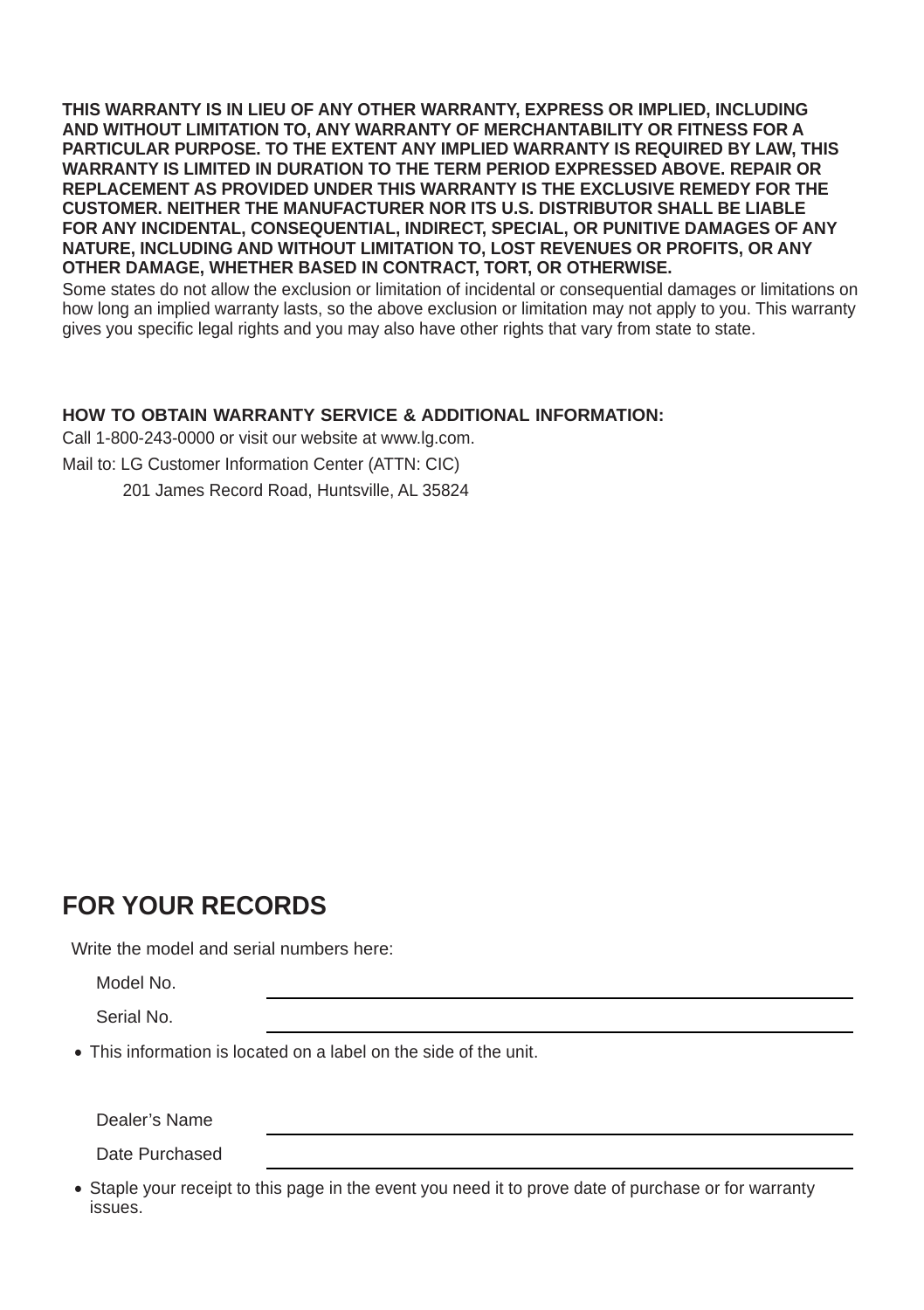#### **PROCEDURE FOR RESOLVING DISPUTES:**

ALL DISPUTES BETWEEN YOU AND LG ARISING OUT OF OR RELATING IN ANY WAY TO THIS LIMITED WARRANTY OR THE PRODUCT SHALL BE RESOLVED EXCLUSIVELY THROUGH BINDING ARBITRATION, AND NOT IN A COURT OF GENERAL JURISDICTION. BINDING ARBITRATION MEANS THAT YOU AND LG ARE EACH WAIVING THE RIGHT TO A JURY TRIAL AND TO BRING OR PARTICIPATE IN A CLASS ACTION.

**Definitions.** For the purposes of this section, references to "LG" mean LG Electronics U.S.A., Inc., its parents, subsidiaries and affiliates, and each of their officers, directors, employees, agents, beneficiaries, predecessors in interest, successors, assigns and suppliers; references to "dispute" or "claim" shall include any dispute, claim or controversy of any kind whatsoever (whether based in contract, tort, statute, regulation, ordinance, fraud, misrepresentation or any other legal or equitable theory) arising out of or relating in any way to the sale, condition or performance of the product or this Limited Warranty.

**Notice of Dispute.** In the event you intend to commence an arbitration proceeding, you must first notify LG in writing at least 30 days in advance of initiating the arbitration by sending a letter to LG at LG Electronics, USA, Inc. Attn: Legal Department- Arbitration 111 Sylvan Avenue, Englewood Cliffs, NJ 07632. You and LG agree to engage in good faith discussions in an attempt to amicably resolve your claim. The notice must provide your name, address, and telephone number; identify the product that is the subject of the claim; and describe the nature of the claim and the relief being sought. If you and LG are unable to resolve the dispute within 30 days, either party may proceed to file a claim for arbitration.

**Agreement to Binding Arbitration and Class Action Waiver.** Upon failure to resolve the dispute during the 30 day period after sending written notice to LG, you and LG agree to resolve any claims between us only by binding arbitration on an individual basis, unless you opt out as provided below. Any dispute between you and LG shall not be combined or consolidated with a dispute involving any other person's or entity's product or claim. More specifically, without limitation of the foregoing, any dispute between you and LG shall not under any circumstances proceed as part of a class or representative action. Instead of arbitration, either party may bring an individual action in small claims court, but that small claims court action may not be brought on a class or representative basis.

**Arbitration Rules and Procedures.** To begin arbitration of a claim, either you or LG must make a written demand for arbitration. The arbitration will be administered by the American Arbitration Association ("AAA") and will be conducted before a single arbitrator under the AAA's Consumer Arbitration Rules that are in effect at the time the arbitration is initiated (referred to as the "AAA Rules") and under the procedures set forth in this section. The AAA Rules are available online at www.adr.org/consumer. Send a copy of your written demand for arbitration, as well as a copy of this provision, to the AAA in the manner described in the AAA Rules. You must also send a copy of your written demand to LG at LG Electronics, USA, Inc. Attn: Legal Department- Arbitration 111 Sylvan Avenue, Englewood Cliffs, NJ 07632. If there is a conflict between the AAA Rules and the rules set forth in this section, the rules set forth in this section will govern. This arbitration provision is governed by the Federal Arbitration Act. Judgment may be entered on the arbitrator's award in any court of competent jurisdiction. All issues are for the arbitrator to decide, except that issues relating to the scope and enforceability of the arbitration provision and to the arbitrability of the dispute are for the court to decide. The arbitrator is bound by the terms of this provision.

**Governing Law.** The law of the state of your residence shall govern this Limited Warranty and any disputes between us except to the extent that such law is preempted by or inconsistent with applicable federal law.